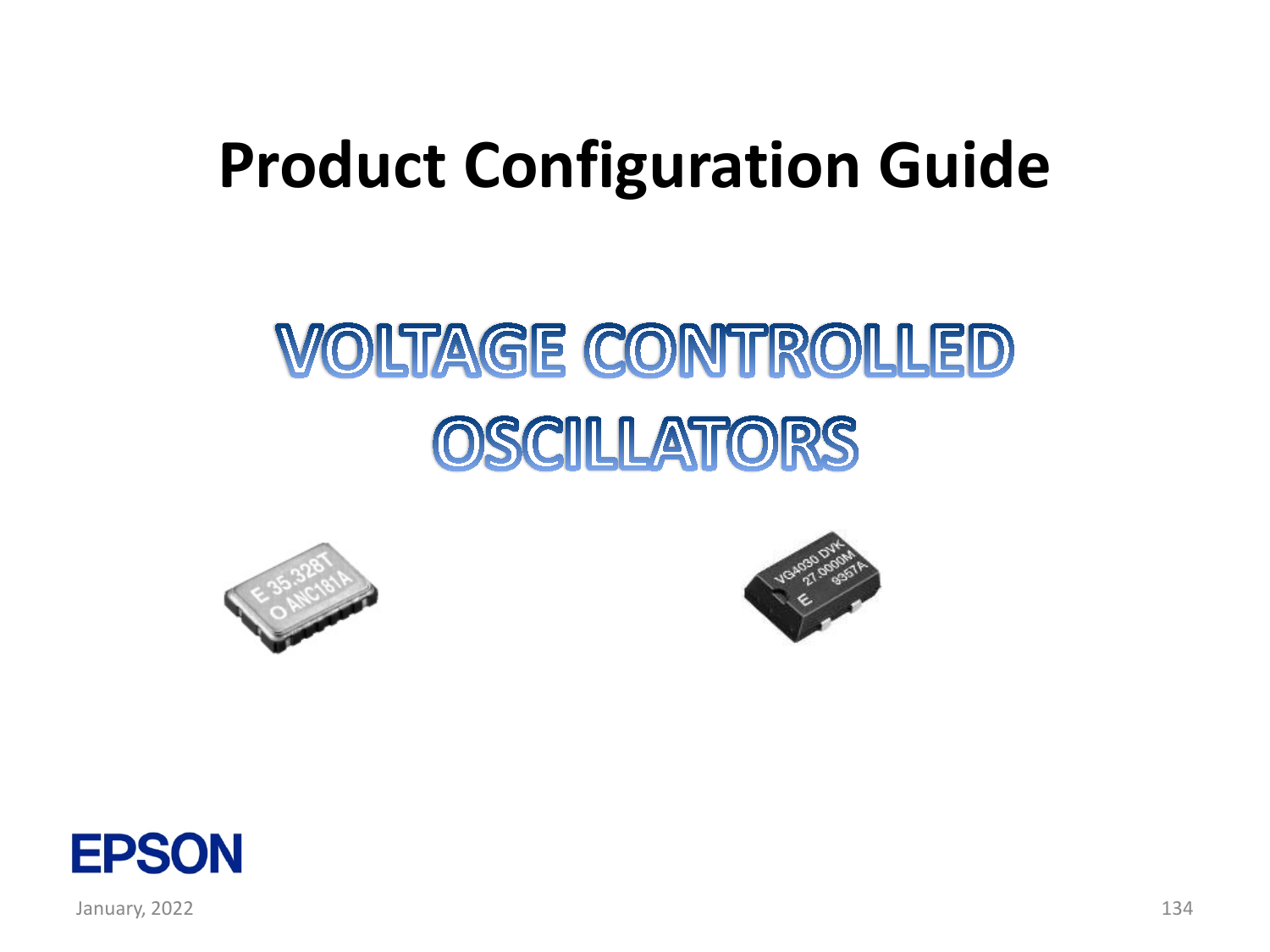



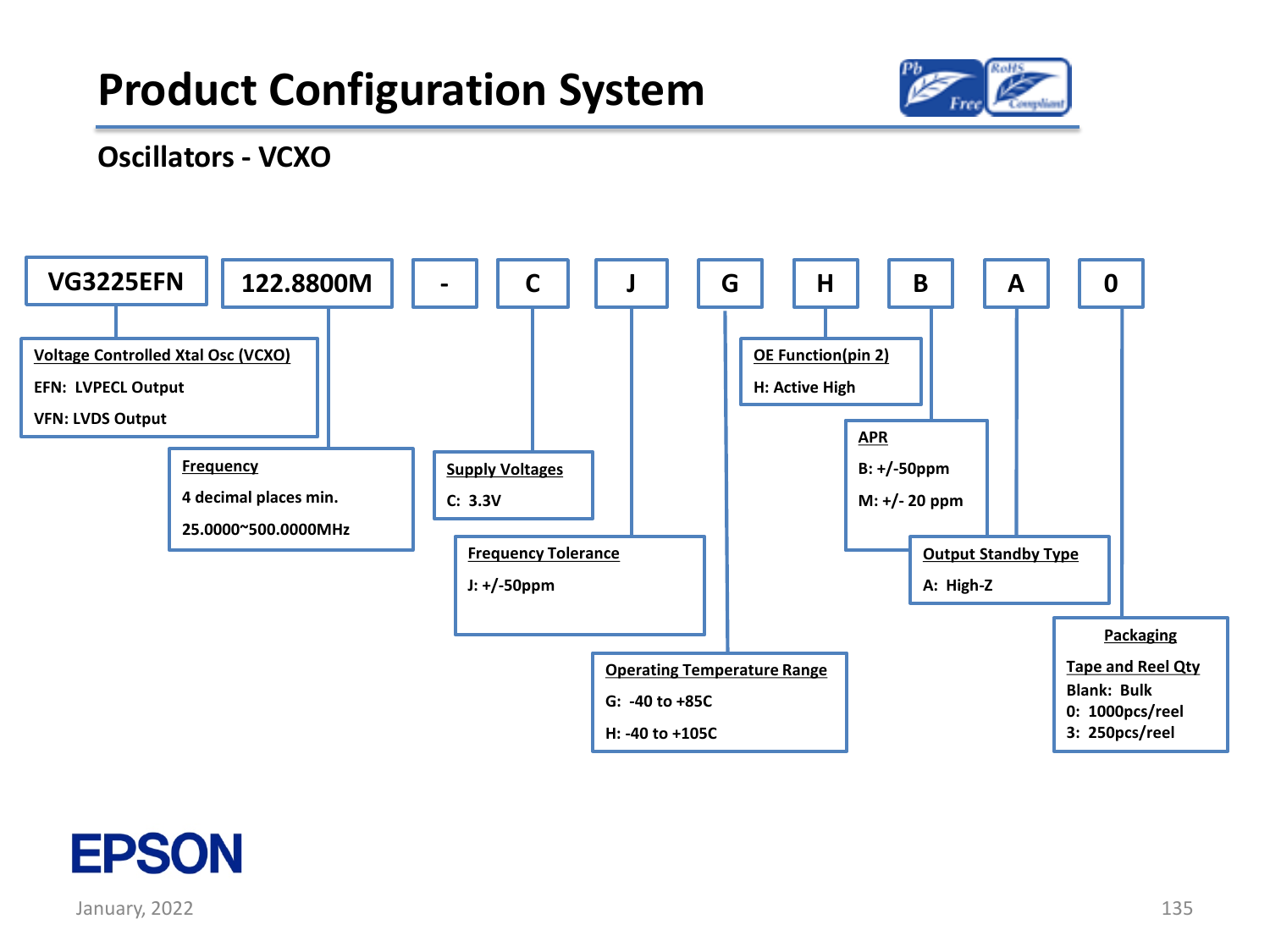



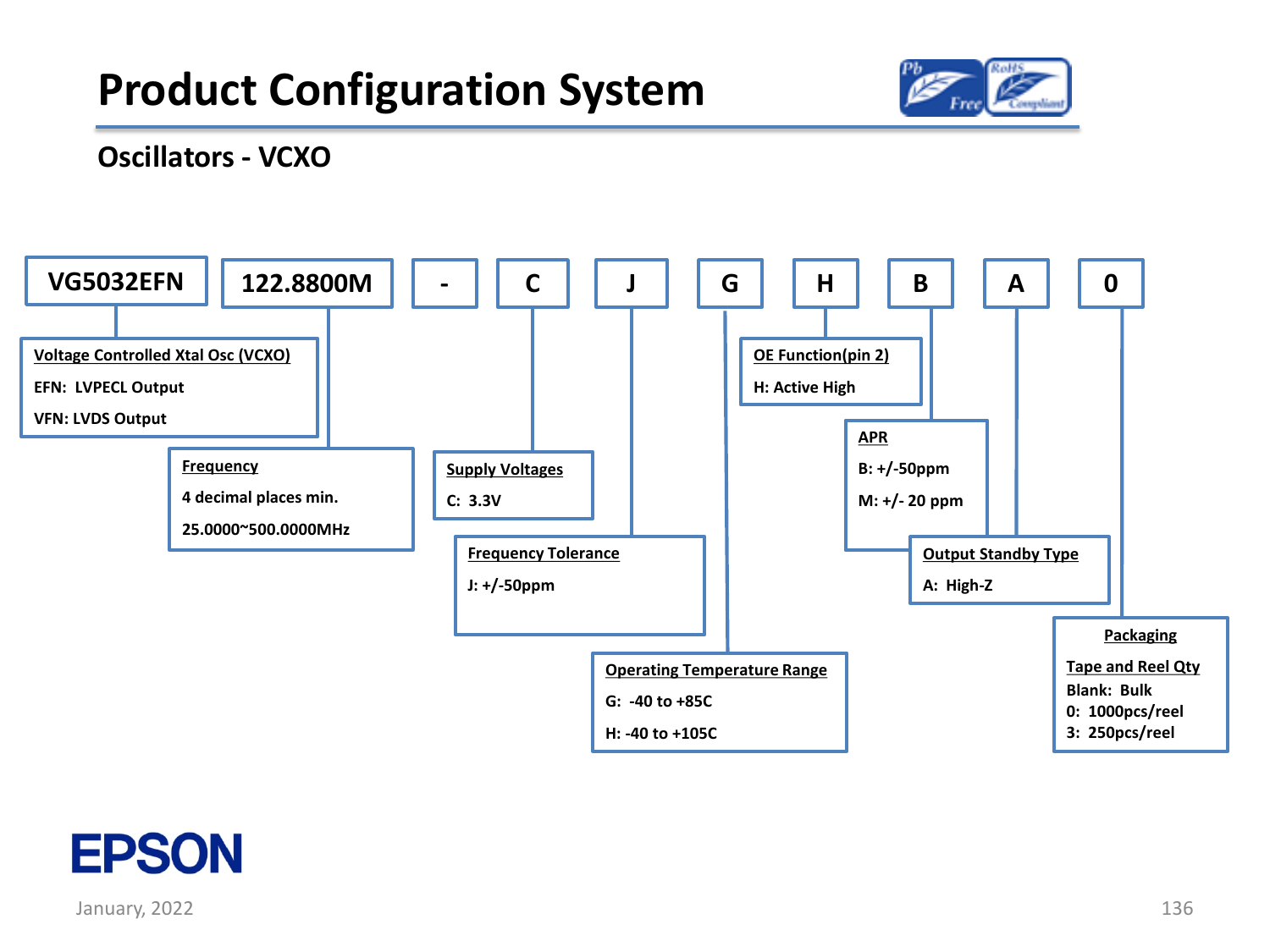



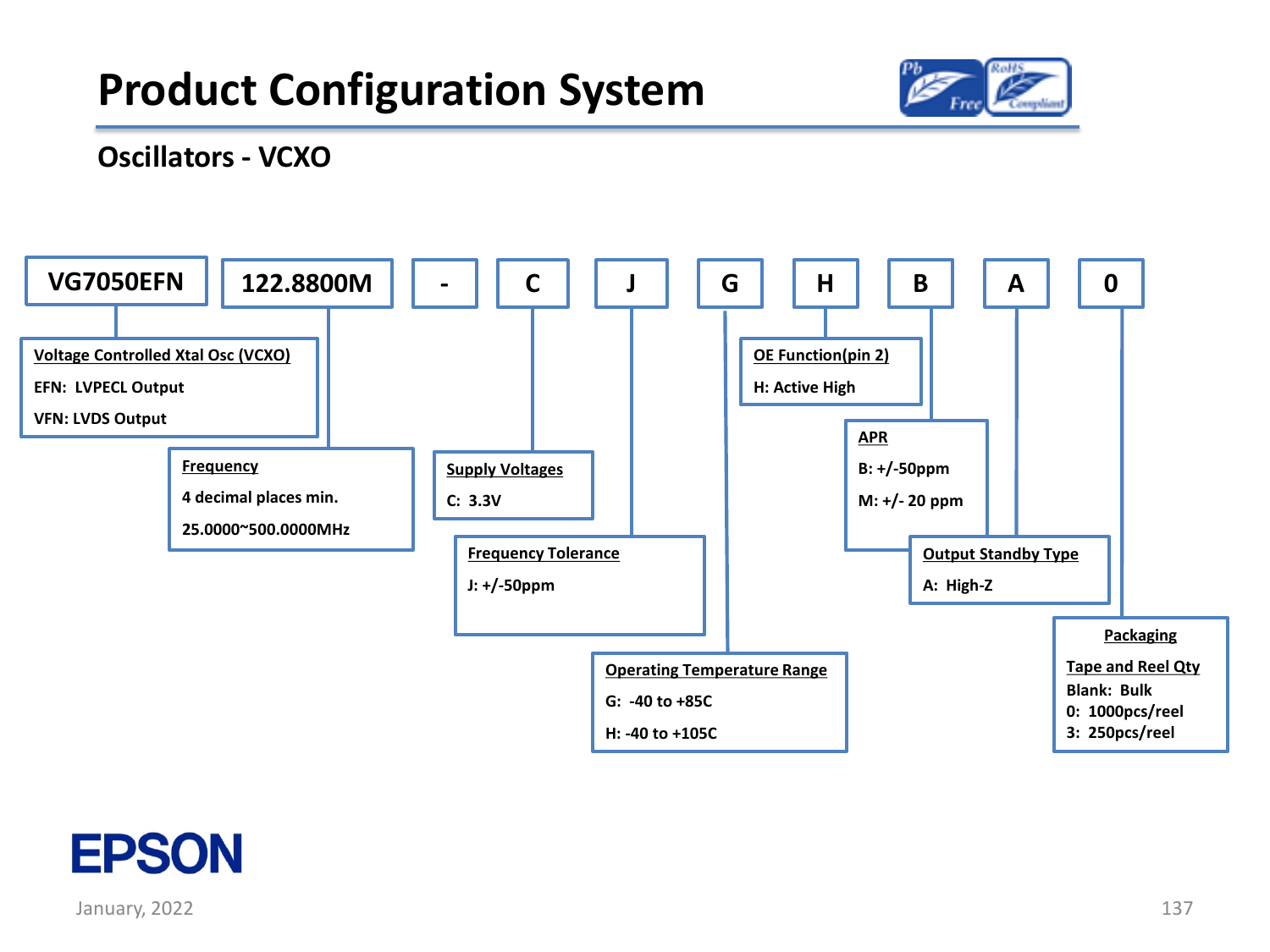



| <b>CODE</b>      | <b>STABILITY</b> | <b>OPERATING TEMP.</b>   | <b>PULL RANGE</b> | <b>OUTPUT FREQ.</b> |
|------------------|------------------|--------------------------|-------------------|---------------------|
| ANC / ANH        | $+/-20$ PPM      | $-20C$ to $+70^{\circ}C$ | $+/-100$ PPM      | 1MHz to 40.9999MHz  |
| AKC / AKH        | $+/-20$ PPM      | $-20C$ to $+70^{\circ}C$ | $+/-75$ PPM       | 41MHz to 80.0000MHz |
| <b>BNC / BNH</b> | $+/-25$ PPM      | -40C to $+85^{\circ}$ C  | $+/-100$ PPM      | 1MHz to 40.9999MHz  |
| <b>BKC / BKH</b> | $+/-25$ PPM      | -40C to $+85^{\circ}$ C  | $+/-75$ PPM       | 41MHz to 80.0000MHz |

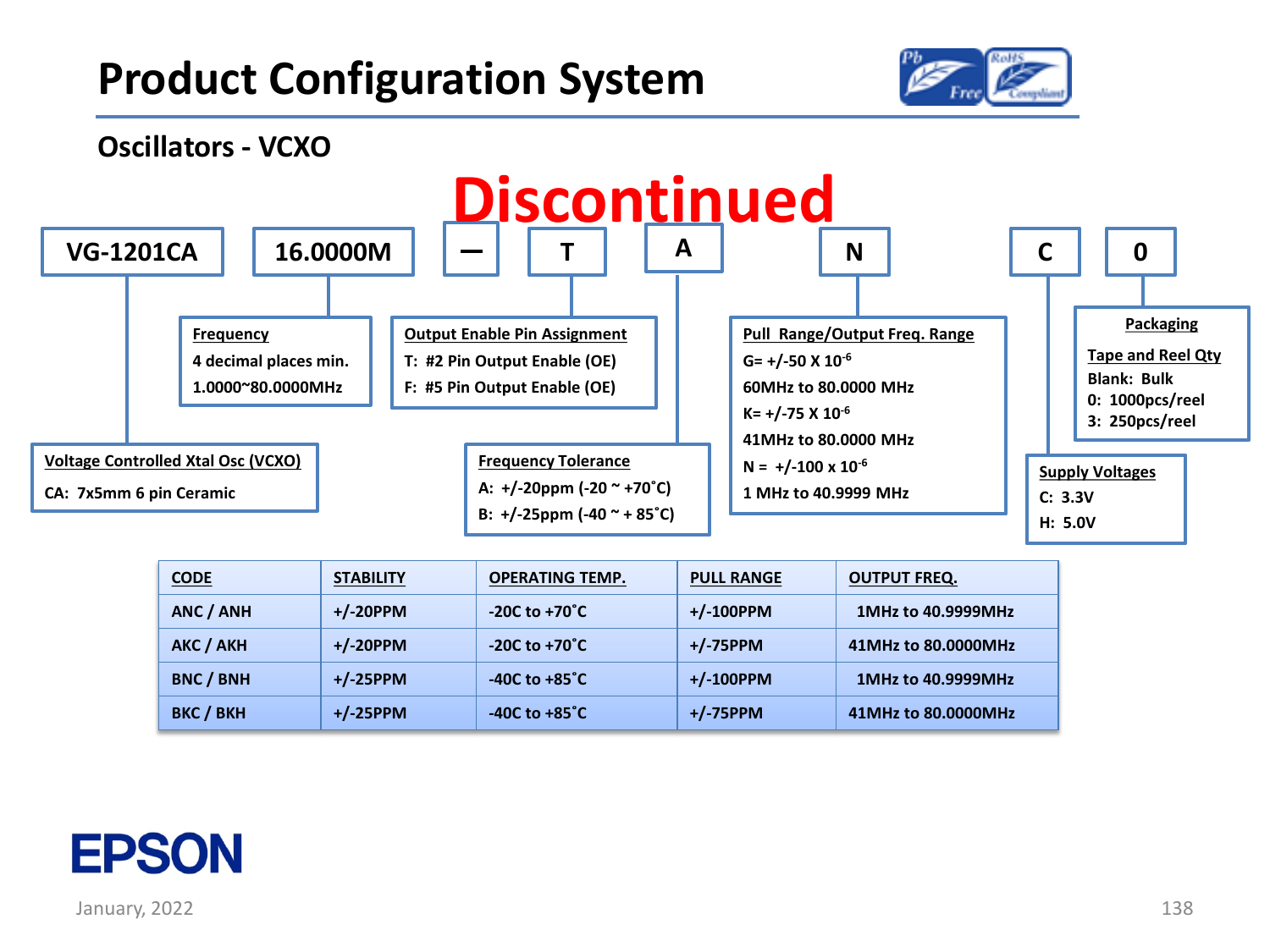



#### **NOTE:**

Output Enable Pin Assignment Z and M are not available with Supply Voltage H (5.0V)

January, 2022 139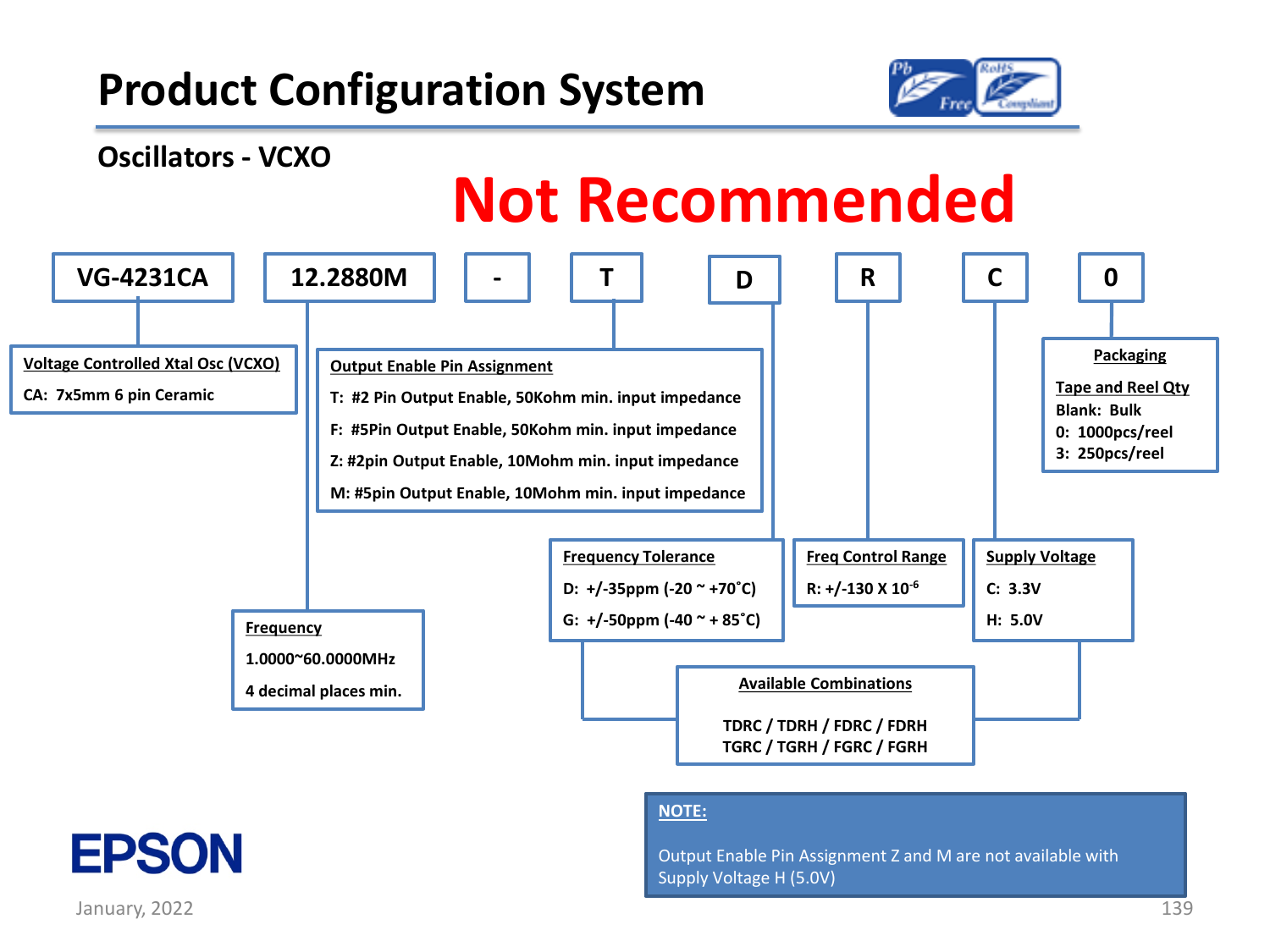



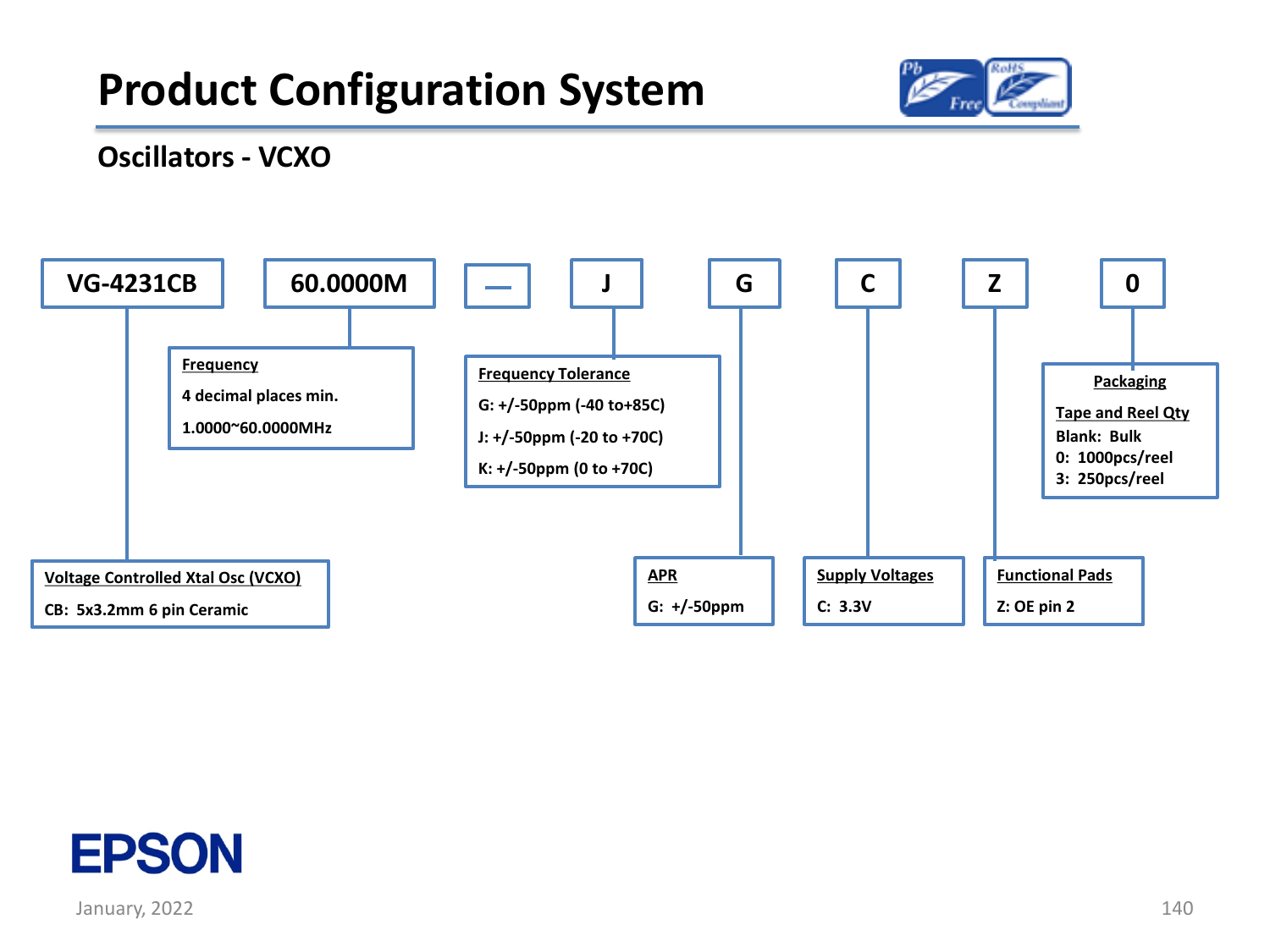

#### **Oscillators - VCXO**



| <b>CODE</b>             | <b>Frequency Tolerance</b> | <b>Temperature Range</b>                | <b>Absolute Pull Range</b>                           |  |  |
|-------------------------|----------------------------|-----------------------------------------|------------------------------------------------------|--|--|
| <b>CSCM / CSBM/CQEM</b> | $+/-30 \times 10^{-6}$     | $-20$ $^{\circ}$ C to + 70 $^{\circ}$ C | $S: +/-100 \times 10^{-6} / Q: +/-80 \times 10^{-6}$ |  |  |
| <b>PSCM/PSBM/PQEM</b>   | $+/-37$ X 10 <sup>-6</sup> | $-40^{\circ}$ C to + 85 $^{\circ}$ C    | $S: +/-95 \times 10^{-6} / Q: +/-75 \times 10^{-6}$  |  |  |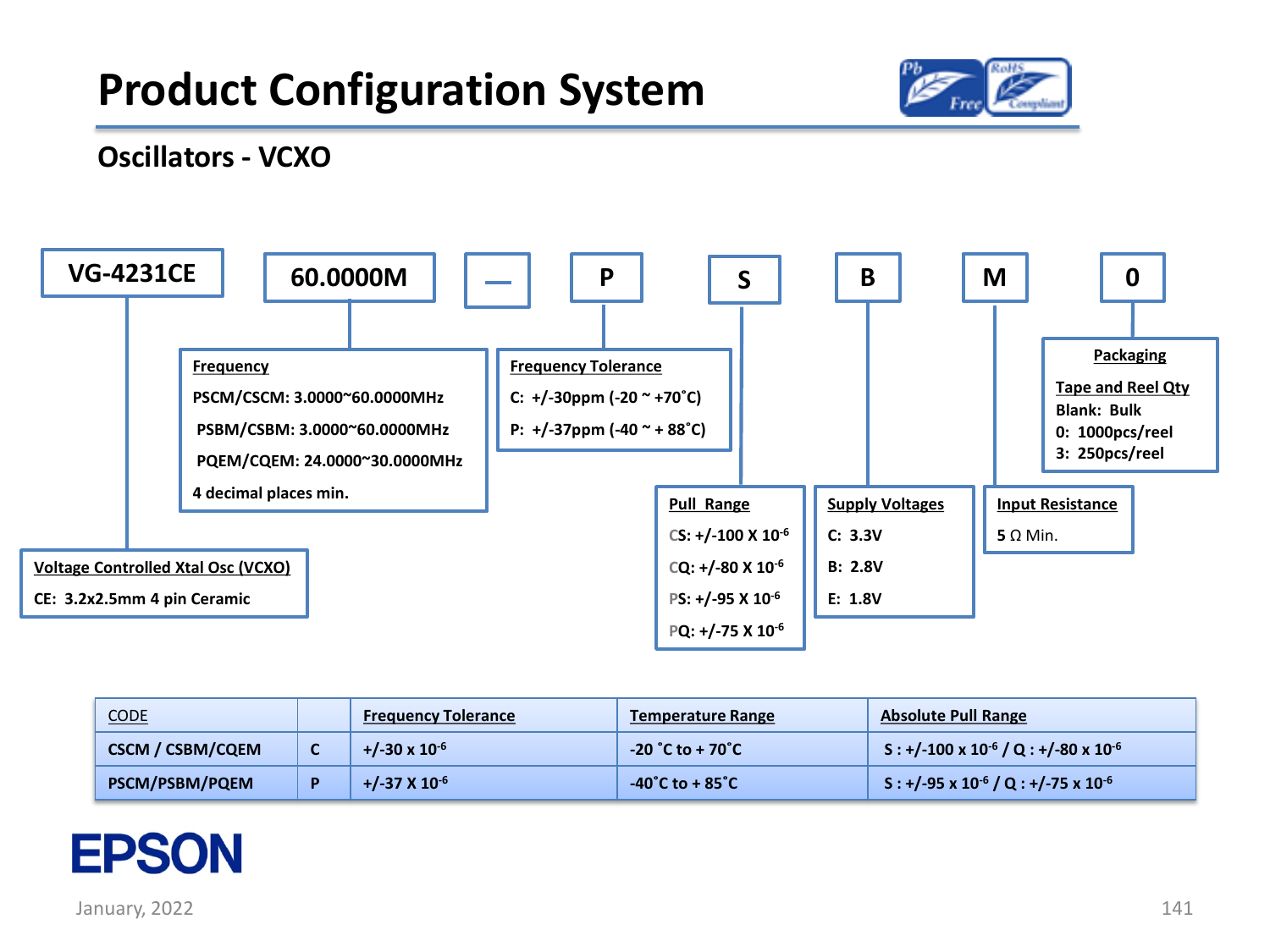

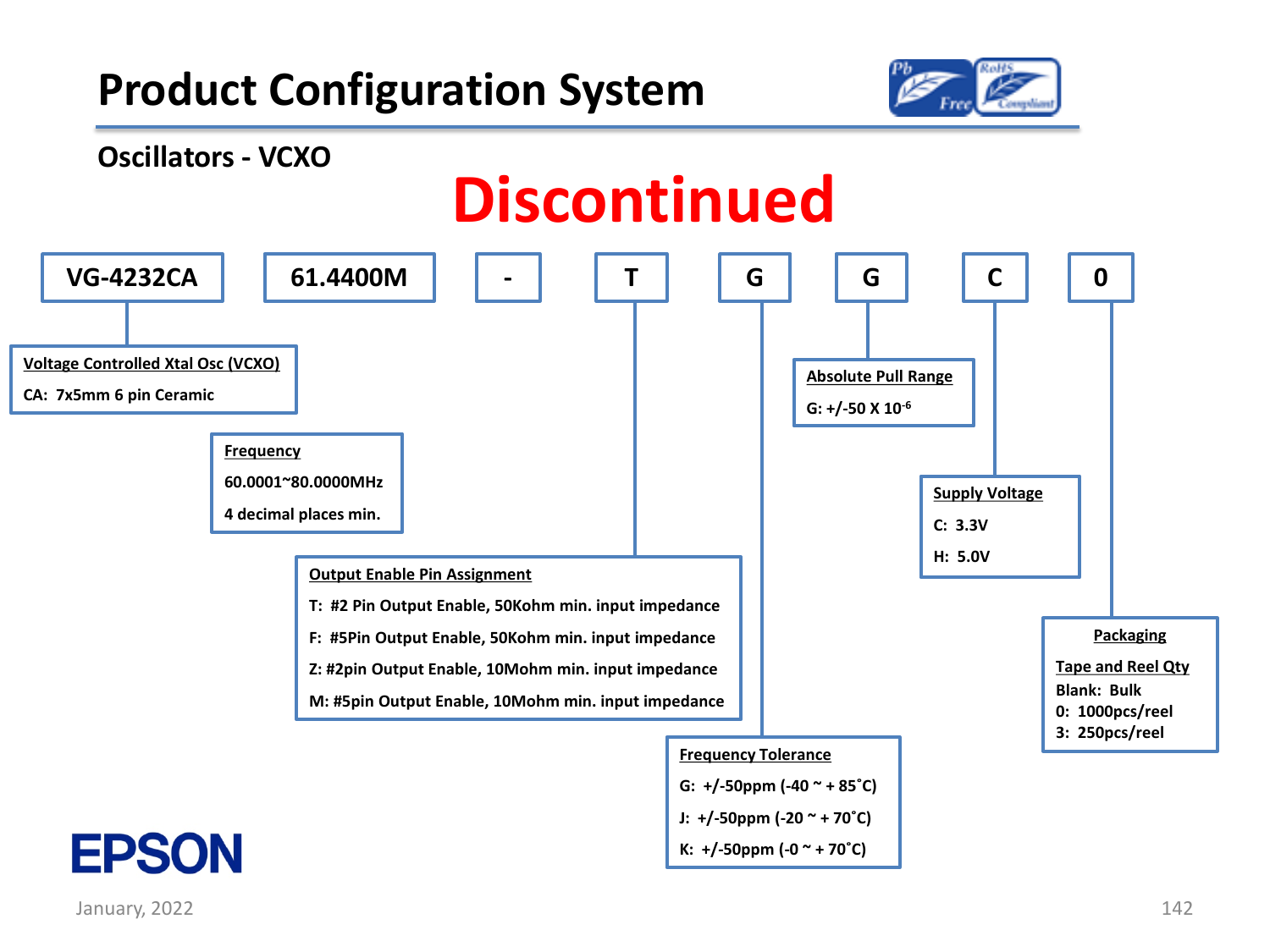



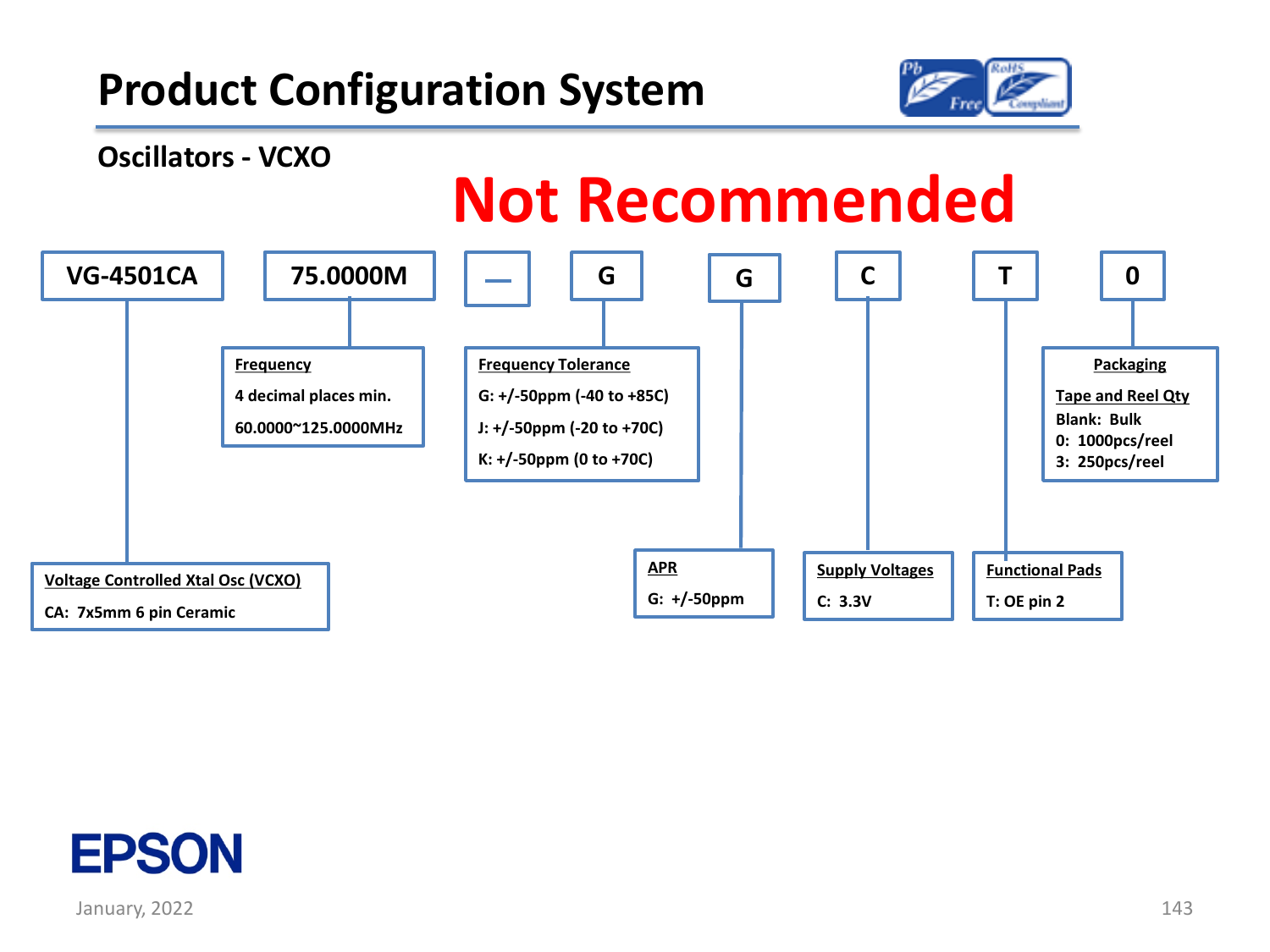



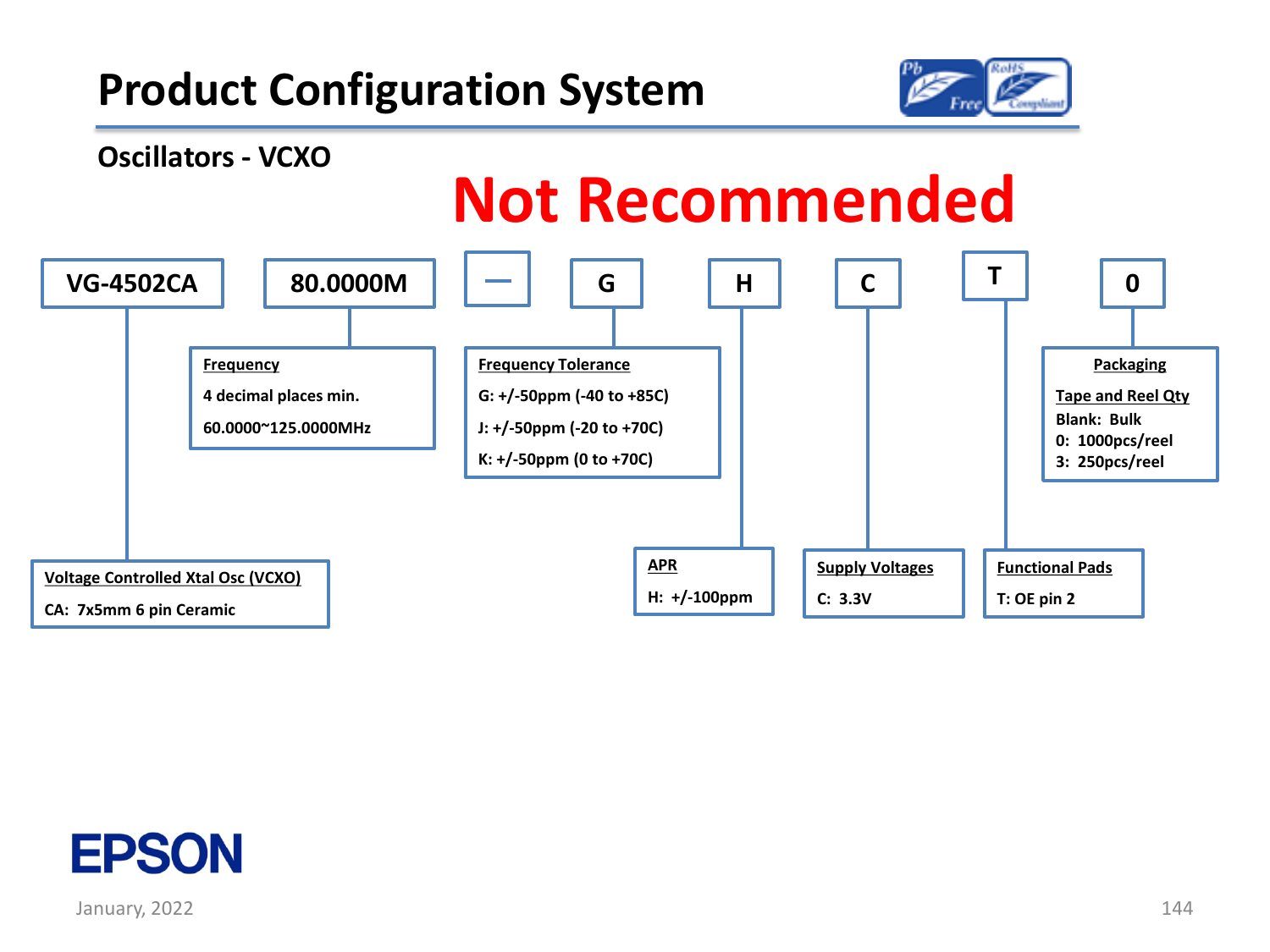



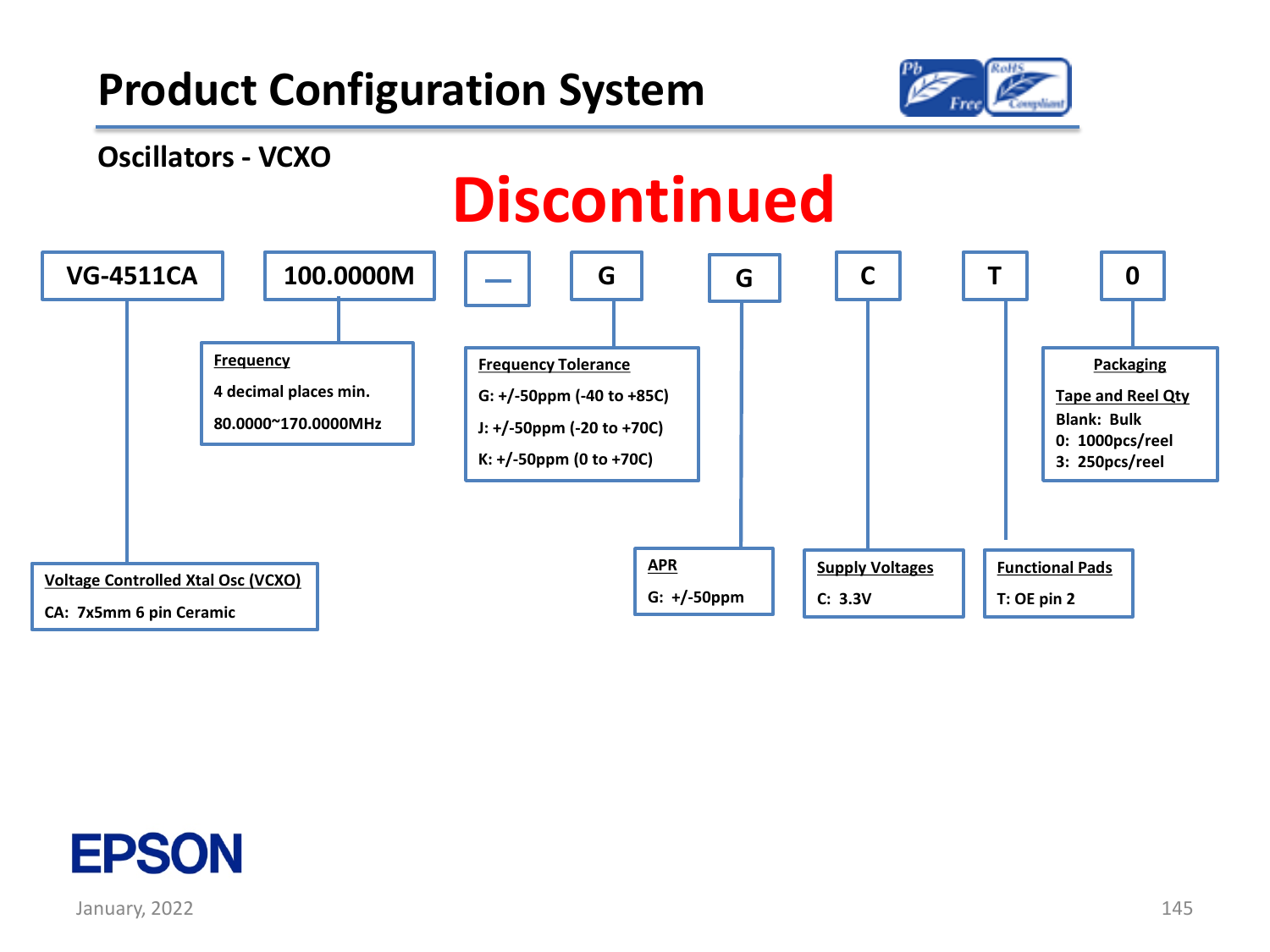



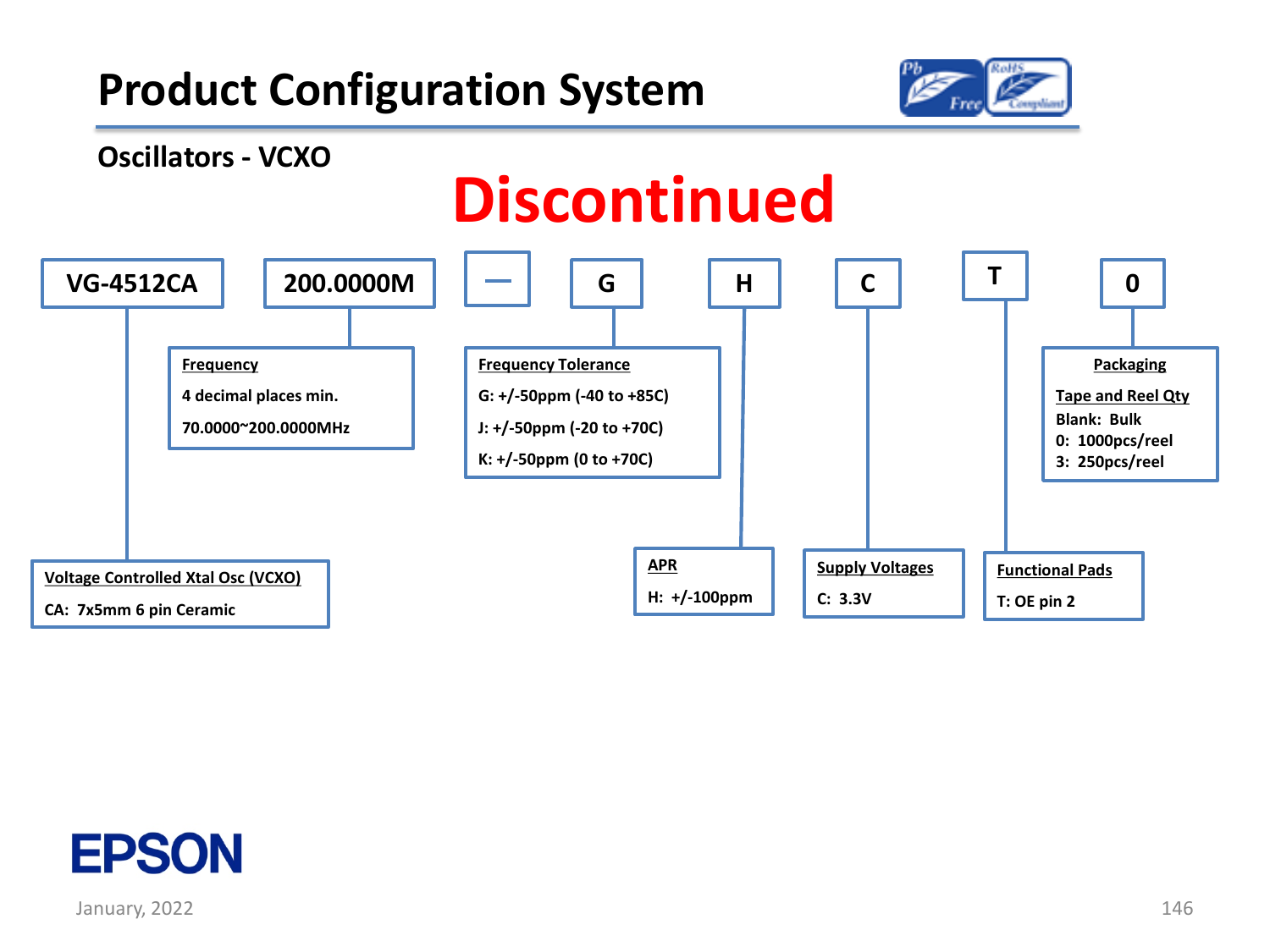



\*Only 120MHz  $\leq f_0 \leq$  200MHz are available

#### **NOTE:**

**Standard Frequencies Offered**: 100M, 122.88M, 125M, 148.351M, 148.5M, 153.6M, 155.52M, 156.25M, 200M

Please contact us for requirements not listed in this specification.

January, 2022 **147 - 147 - 148 - 149 - 149 - 149 - 149 - 149 - 149 - 149 - 149 - 149 - 147 - 147** - 147 - 147 - 1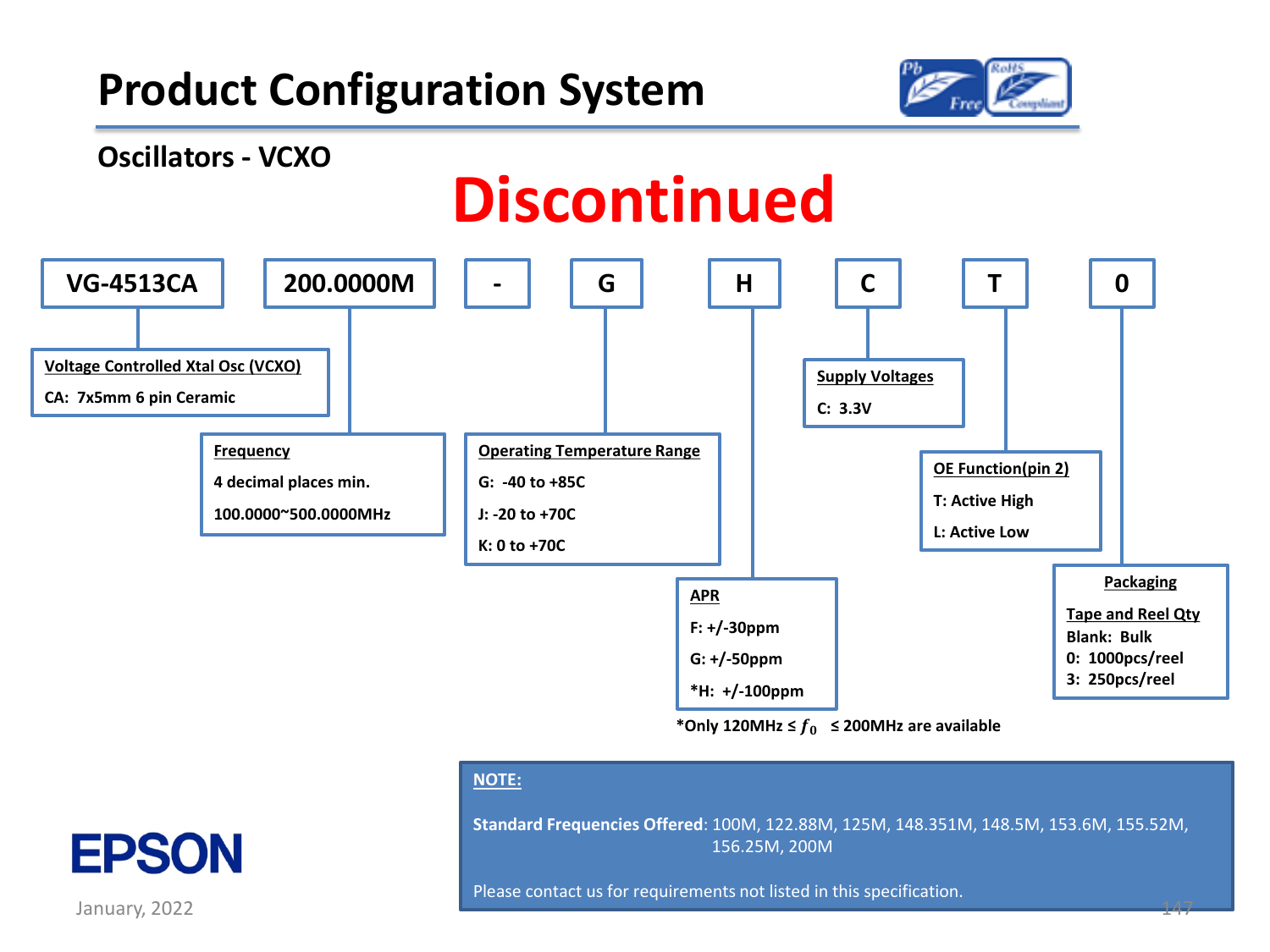



\*Only 120MHz  $\leq f_0 \leq$  200MHz are available

#### **NOTE:**

**Standard Frequencies Offered**: 122.88M, 153.6M

Please contact us for requirements not listed in this specification.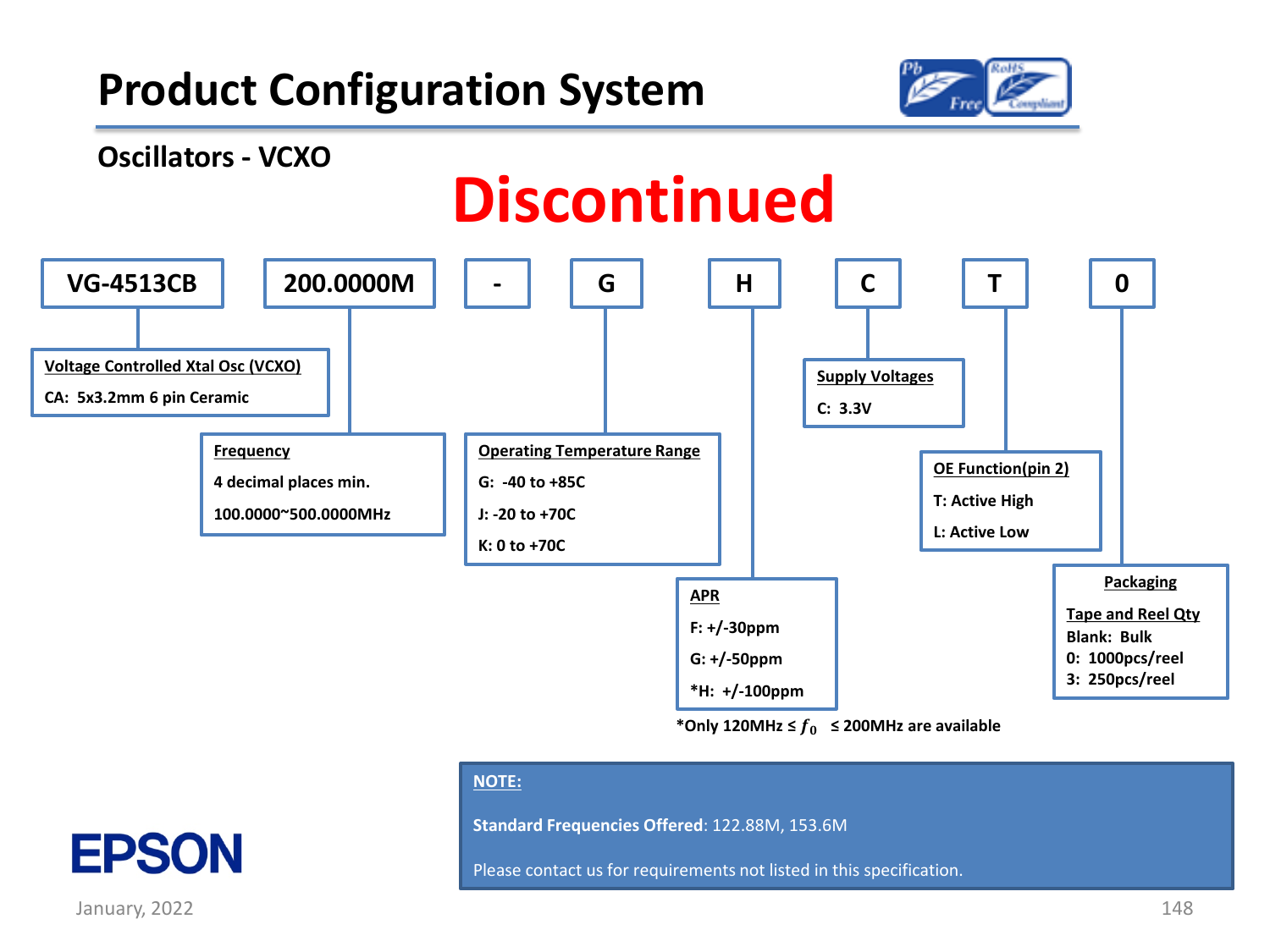



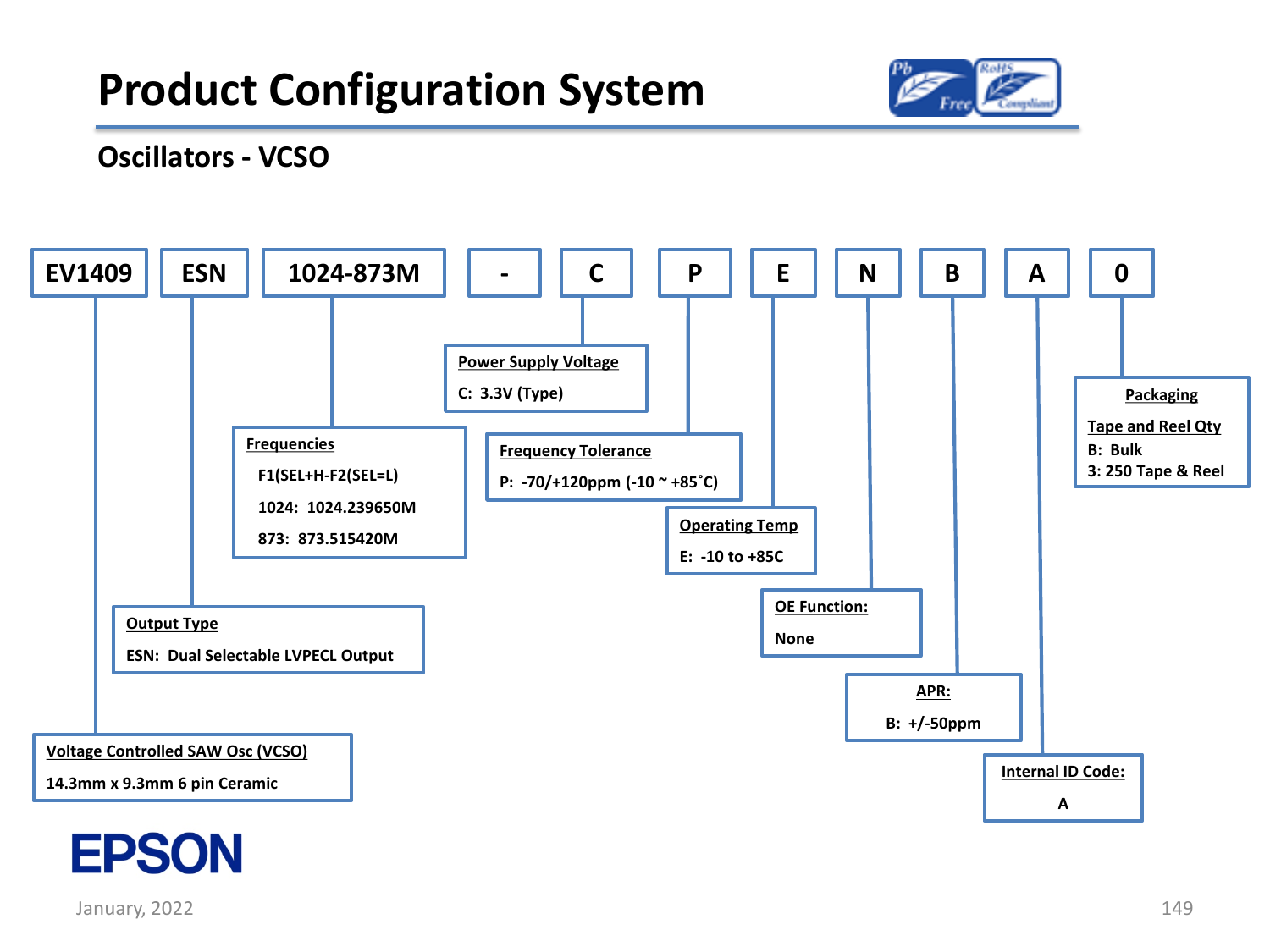



**\*1 NOTE**: Absolute Pull Range = Frequency Control Range – Frequency Tolerance

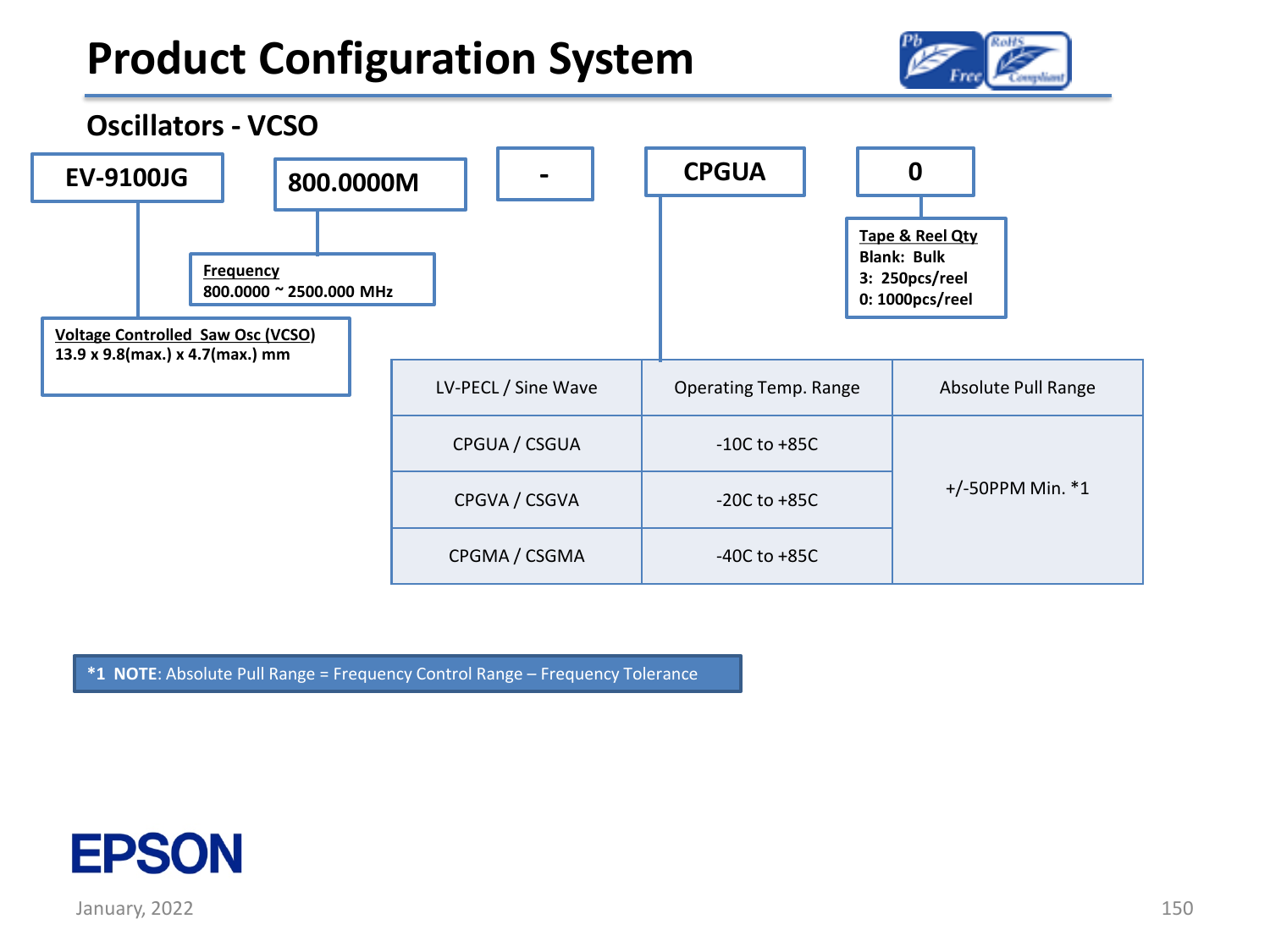

#### **Oscillators - VCXO**



#### **NOTE:**

**Standard Frequencies Offered**: 122.88M

Please contact us for requirements not listed in this specification.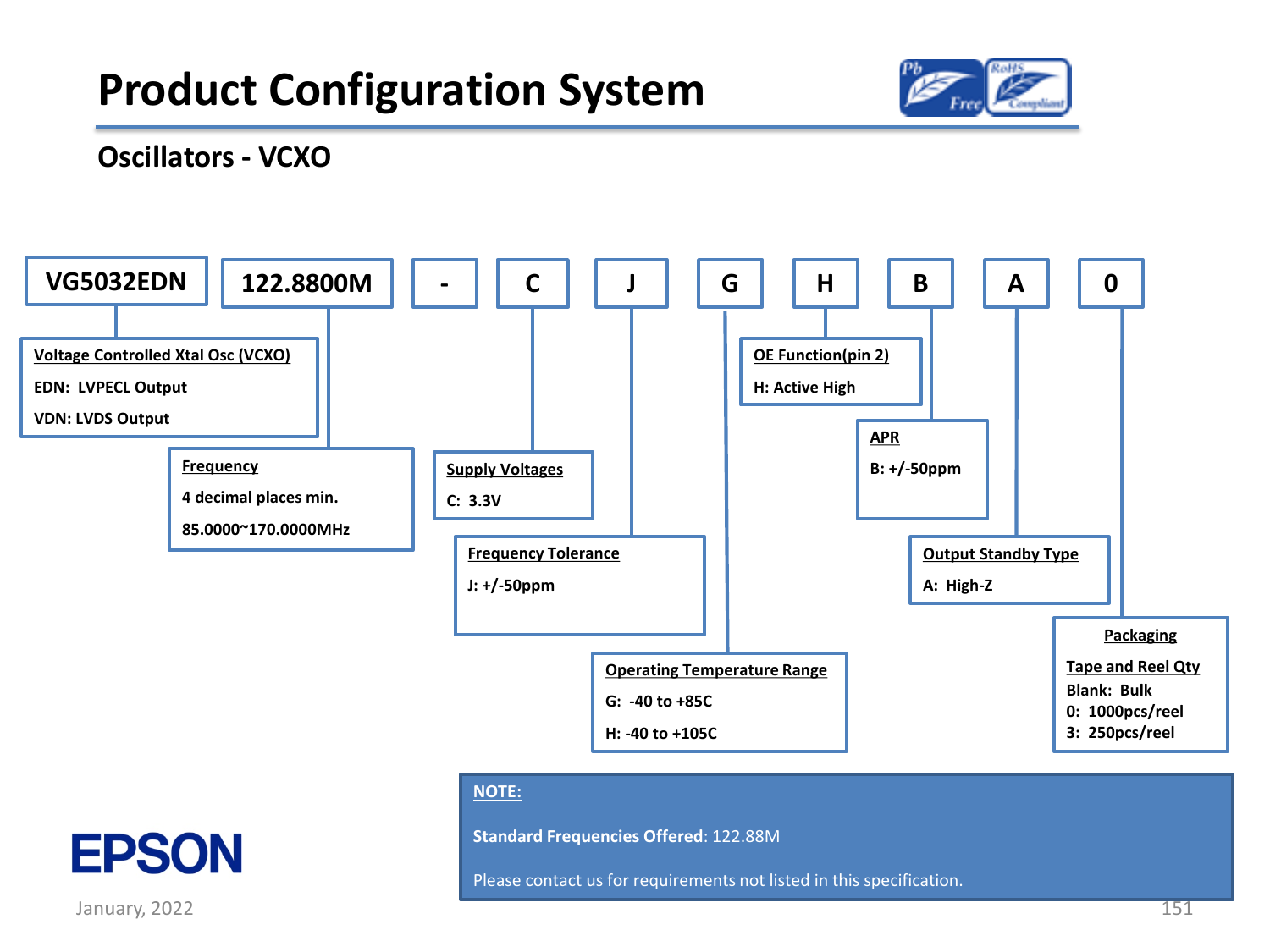



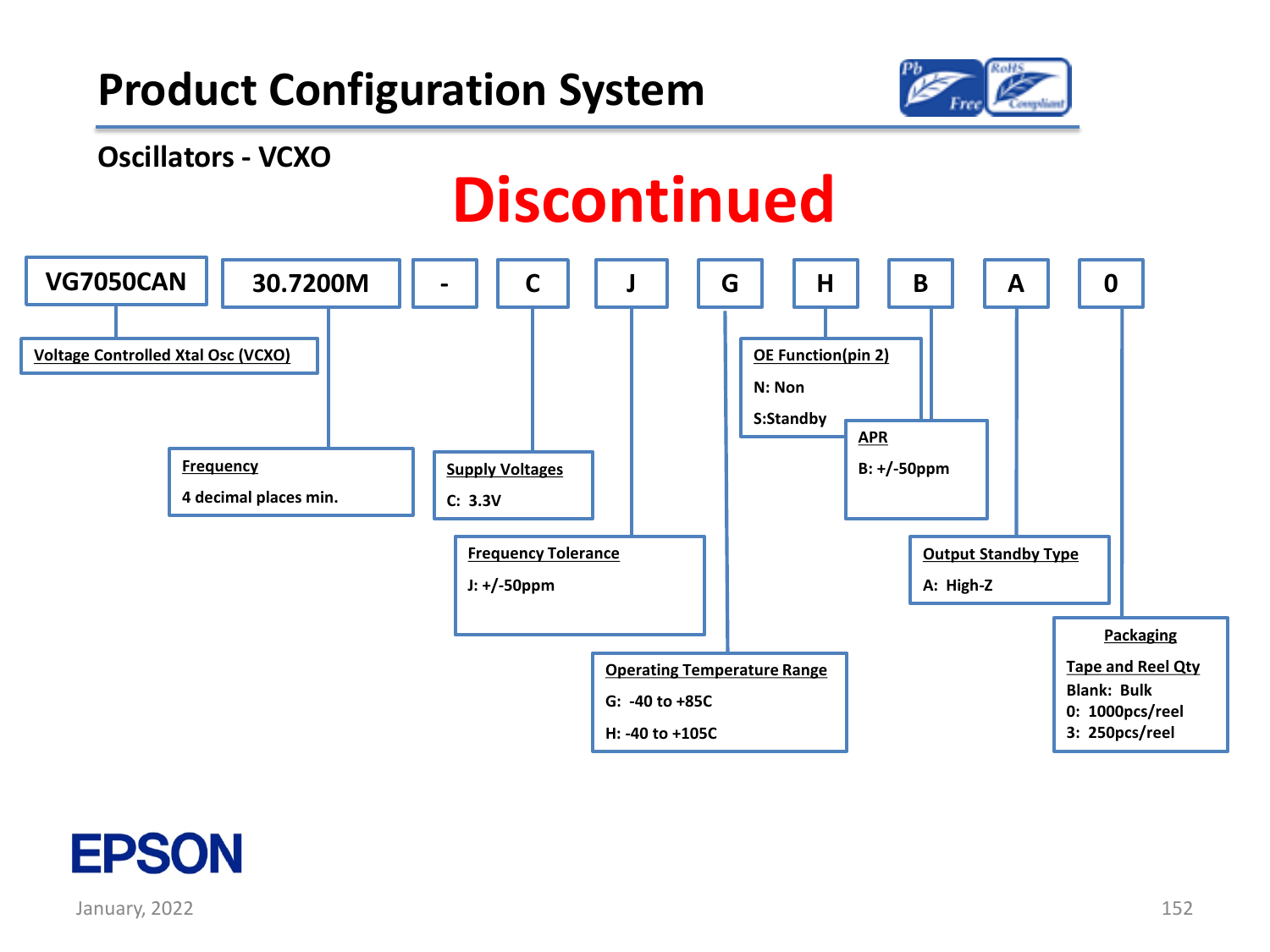



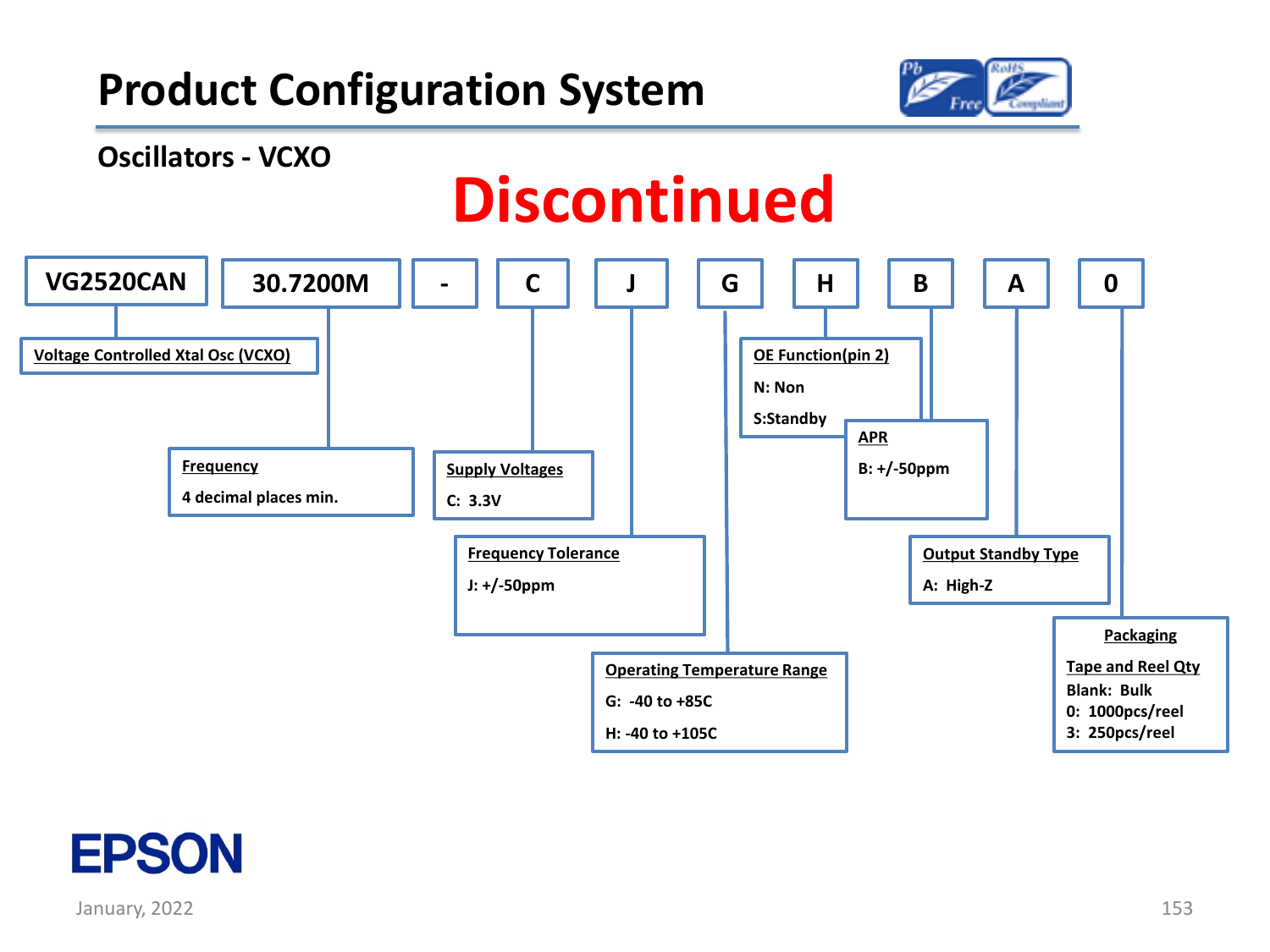

#### **Programmable Voltage Controlled Oscillator (VCXO)**



#### **NOTE:**

Frequency Range: 50~800MHz

Please contact us for requirements not listed in this specification.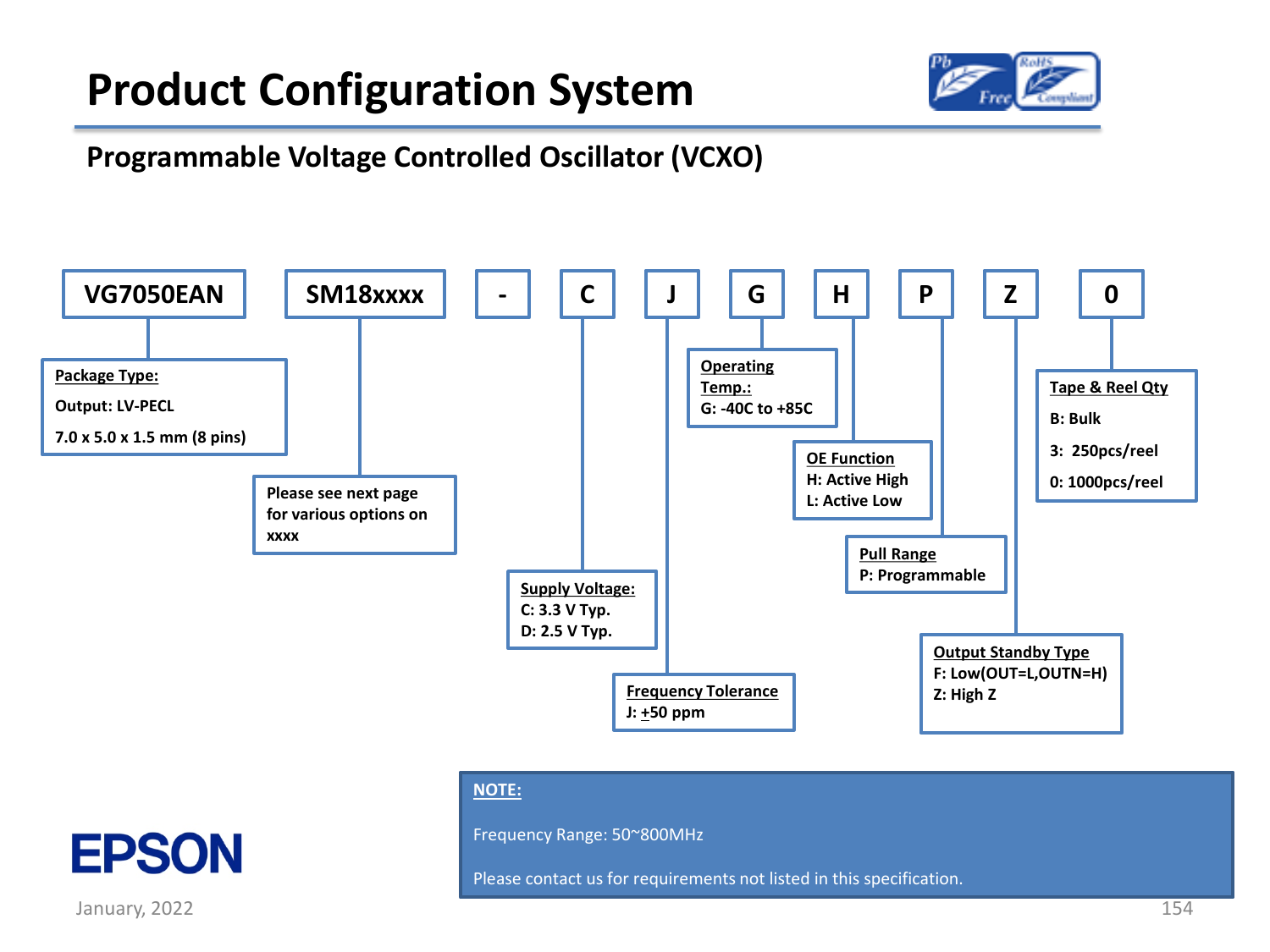

#### **Programmable Voltage Controlled Oscillator (VCXO)**

#### **VG7050EAN**

| <b>Part Number</b>        |                          |     | <b>APR</b> |                  | Supply  | <b>OE</b>         | Output                |
|---------------------------|--------------------------|-----|------------|------------------|---------|-------------------|-----------------------|
|                           | Start-up frequency [MHz] | Max | Initial    | Vc range         | Voltage | function          | <b>Standby Type</b>   |
| VG7050EAN-SM18T001-CJGHPZ |                          |     |            | $1.65 + 1.25$    | 3.3V    | Active high       |                       |
| VG7050EAN-SM18T002-DJGHPZ |                          | 180 |            | $1.25 + 1.00$    | 2.5V    |                   | $Hi-Z$                |
| VG7050EAN-SM18T003-CJGLPZ |                          |     | 100        | $1.65 + 1.35$    | 3.3V    | <b>Active low</b> |                       |
| VG7050EAN-SM18T004-DJGLPZ | 622.080000               |     |            | $1.25 + 1.00$    | 2.5V    |                   |                       |
| VG7050EAN-SM18T005-CJGHPF |                          |     |            | $1.65 + 1.35$    | 3.3V    |                   | Low<br>(OUT=L,OUTN=H) |
| VG7050EAN-SM18T006-DJGHPF |                          |     |            | $1.25 + (-1.00)$ | 2.5V    | Active high       |                       |
| VG7050EAN-SM18T007-CJGLPF |                          |     |            | $1.65 + 1.35$    | 3.3V    | <b>Active low</b> |                       |
| VG7050EAN-SM18T008-DJGLPF |                          |     |            | $1.25 + (-1.00)$ | 2.5V    |                   |                       |
| VG7050EAN-SM18T009-CJGHPZ | 156.250000               | 180 | 100        | $1.65 + 1.25$    | 3.3V    |                   | Hi-Z                  |
| VG7050EAN-SM18T010-DJGHPZ |                          |     |            | $1.25 + (-1.00)$ | 2.5V    | Active high       |                       |

**-If customer wants startup frequency other than 622.08MHz or 156.25MHz, please contact us for a custom part.** 

**-Customer can always change the output frequency with the I2C (from 50MHz to 800MHz)**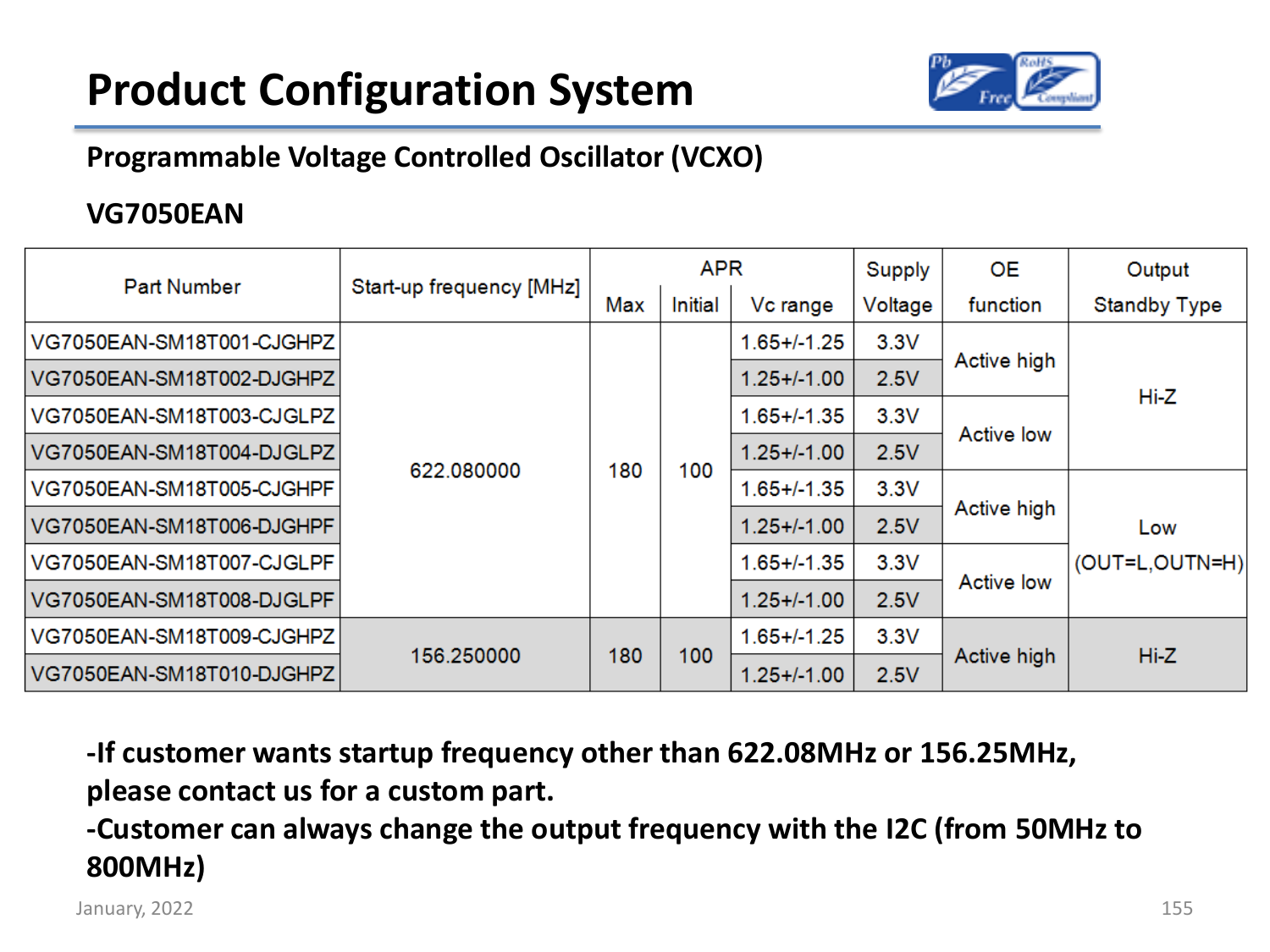

#### **Programmable Voltage Controlled Oscillator (VCXO)**



#### **NOTE:**

Standard Frequencies: 698.8123MHz,753.6211MHz,794.7278MHz

Please contact us for requirements not listed in this specification.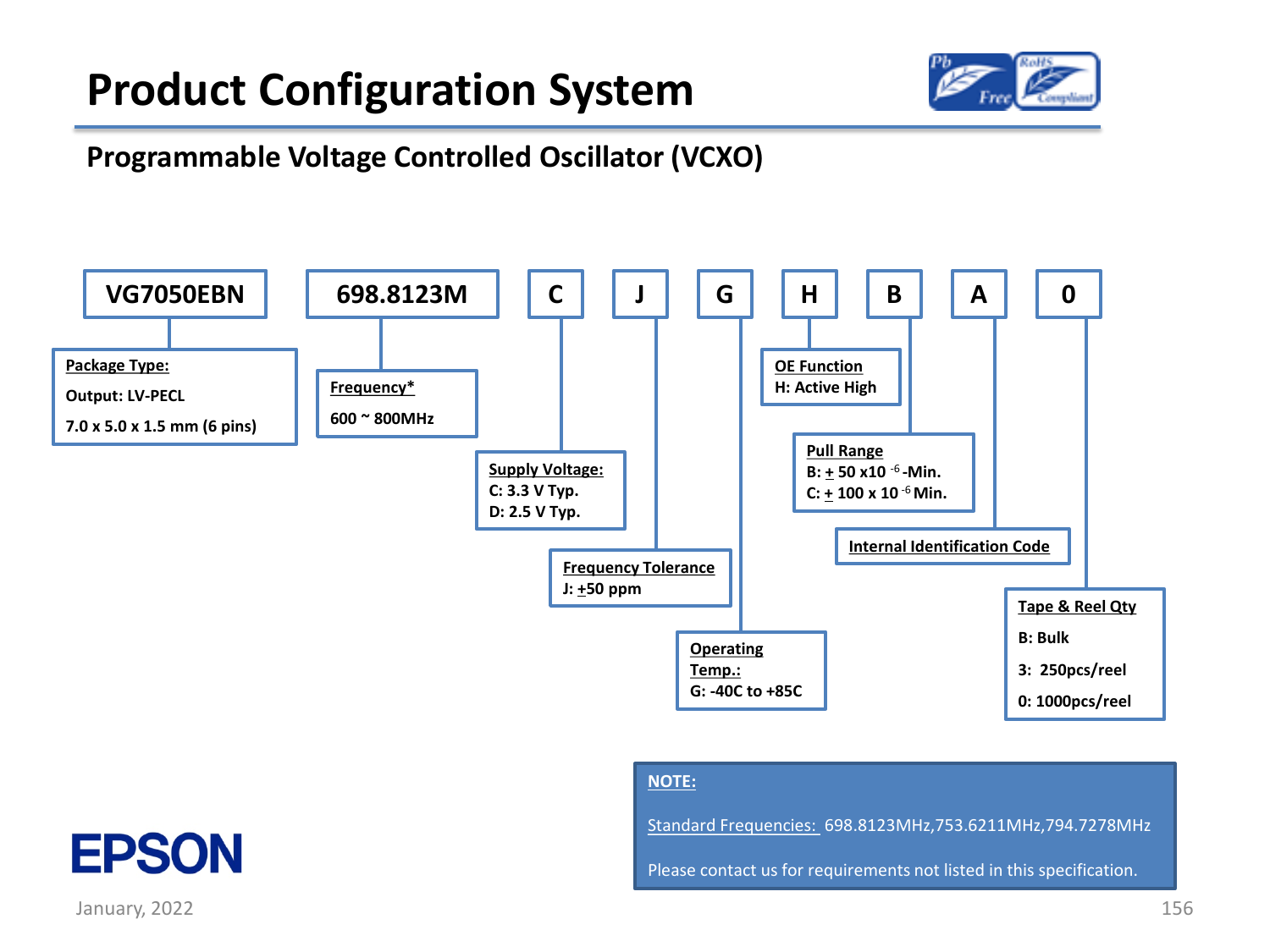

#### **Programmable Voltage Controlled Oscillator (VCXO)**





Frequency Range: 50~800MHz

Please contact us for requirements not listed in this specification.